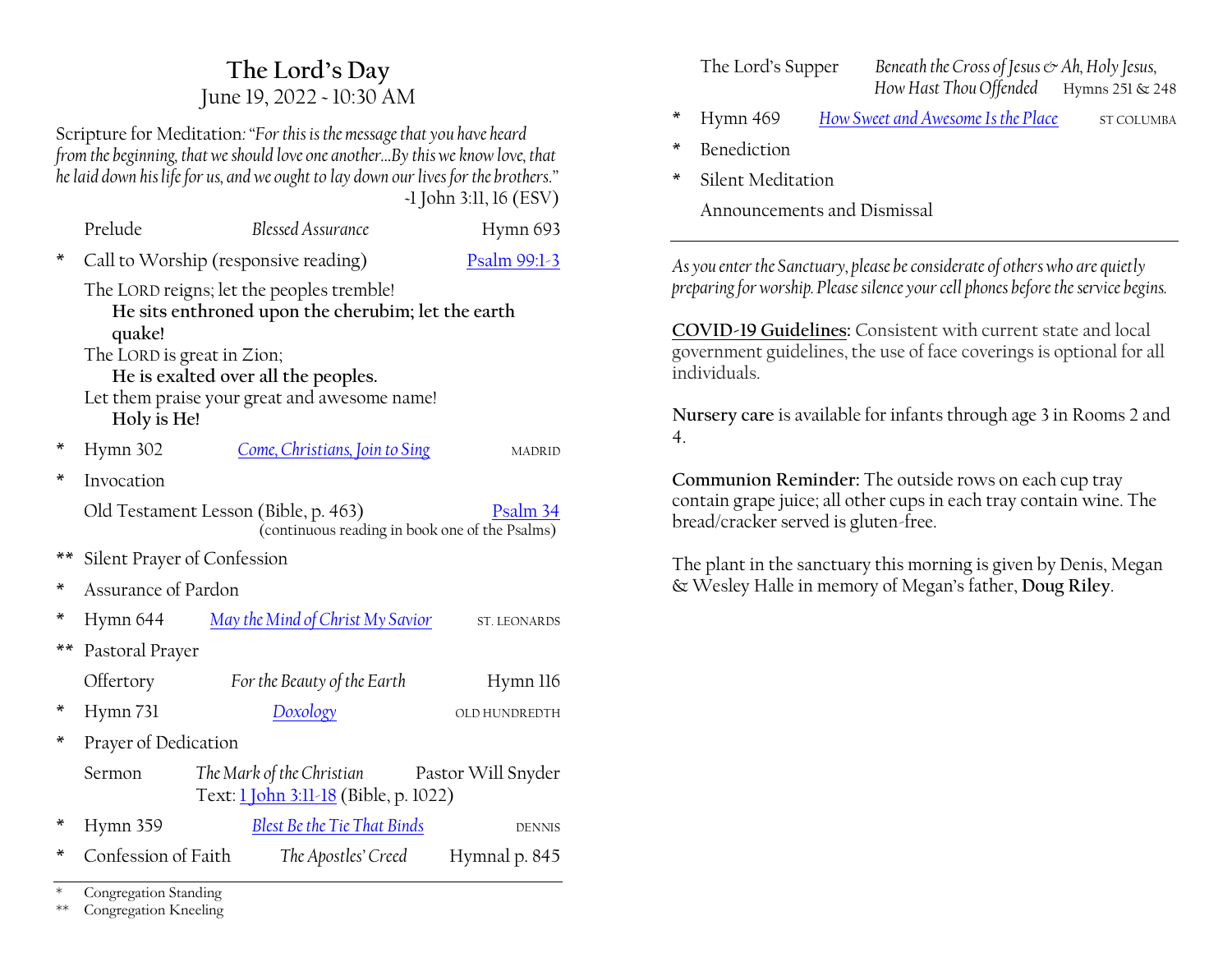### **SERVING IN WORSHIP TODAY**

#### **June 19, 2022**

| Worship Leader:      | Elder Brian Wilson                         |  |
|----------------------|--------------------------------------------|--|
| Greeters:            |                                            |  |
| Deacon in Charge:    | Howard Craig                               |  |
| Ushers:              | Peter Benedict                             |  |
| Audio:               | Zeb Sinnamon                               |  |
| Nursery:<br>9:30:    |                                            |  |
|                      | 10:30 (Worship): Sue Owens, Anita Hilinski |  |
| <b>Toddler Time:</b> |                                            |  |
| Coffee Clean-up:     |                                            |  |

**Evening Audio:** *Father's Day~*

*No Evening Service*

#### **June 26, 2022**

| Worship Leader: Elder Doug Fox |                                                    |
|--------------------------------|----------------------------------------------------|
| Greeters:                      |                                                    |
| Deacon in Charge:              | Scott Bolliger                                     |
| Ushers:                        | Jeff Edwards                                       |
| Audio:                         | Zeb Sinnamon                                       |
| Nursery:<br>9:30:              |                                                    |
|                                | 10:30 (Worship): Amber Popovitch, Elizabeth Sundet |
| <b>Toddler Time:</b>           |                                                    |
|                                |                                                    |

**Coffee Clean-up:**

**Evening Audio:** *Shepherding Groups~*

*No Evening Service*

#### **This Week at Church**

| Monday    | 12:00 PM | <b>PCC Newsletter Deadline</b>    |
|-----------|----------|-----------------------------------|
| Tuesday   | 7:00 PM  | <b>Session Prayer Meeting</b>     |
| Wednesday | 1:00 PM  | <b>Bible Study</b>                |
|           | 6:00 PM  | Midweek Recharge                  |
| Thursday  | 10:30 AM | Children's Music & Movement Class |
| Saturday  | 7:00 AM  | Men's Covenant Group              |
| Sunday    | 12:00 PM | Shepherding Groups                |

# **ANNOUNCEMENTS**

# **COMING EVENTS**

#### **BABY BOTTLE FUNDRAISER**

The Caring Families' Baby Bottle campaign begins **TODAY!** Fill a baby bottle with coins (bills, even checks!) and you can help them provide ultrasounds, diapers, wipes, educational and spiritual support to women facing pregnancy decisions. The bottles are on the back table near the outside doors in the Fellowship Hall. You can return the bottles at church anytime before September 6. If you would prefer an online option, please visit www.carefamilies.com. Contact Danielle Bolliger if you have any questions. PCC has been very supportive in the past, and for that they thank you sincerely!

### **SUMMER SESSION OF CHILDREN'S MUSIC & MOVEMENT!**

Dates: 6 weeks, **June 23rd-July 28th** When: **Thursdays at 10:30 AM** Where: In the Fellowship Hall at PCC Cost: Free for returning students, \$15 per new student (covers one set of instruments)

We know many families may be vacationing or not able to attend every week, but please let Colleen know if your family will join us for any of those weeks. Dropping in is completely fine!

Email Colleen Millett by **June 19th** to sign up! [ckmillett@gmail.com](mailto:ckmillett@gmail.com) About the class: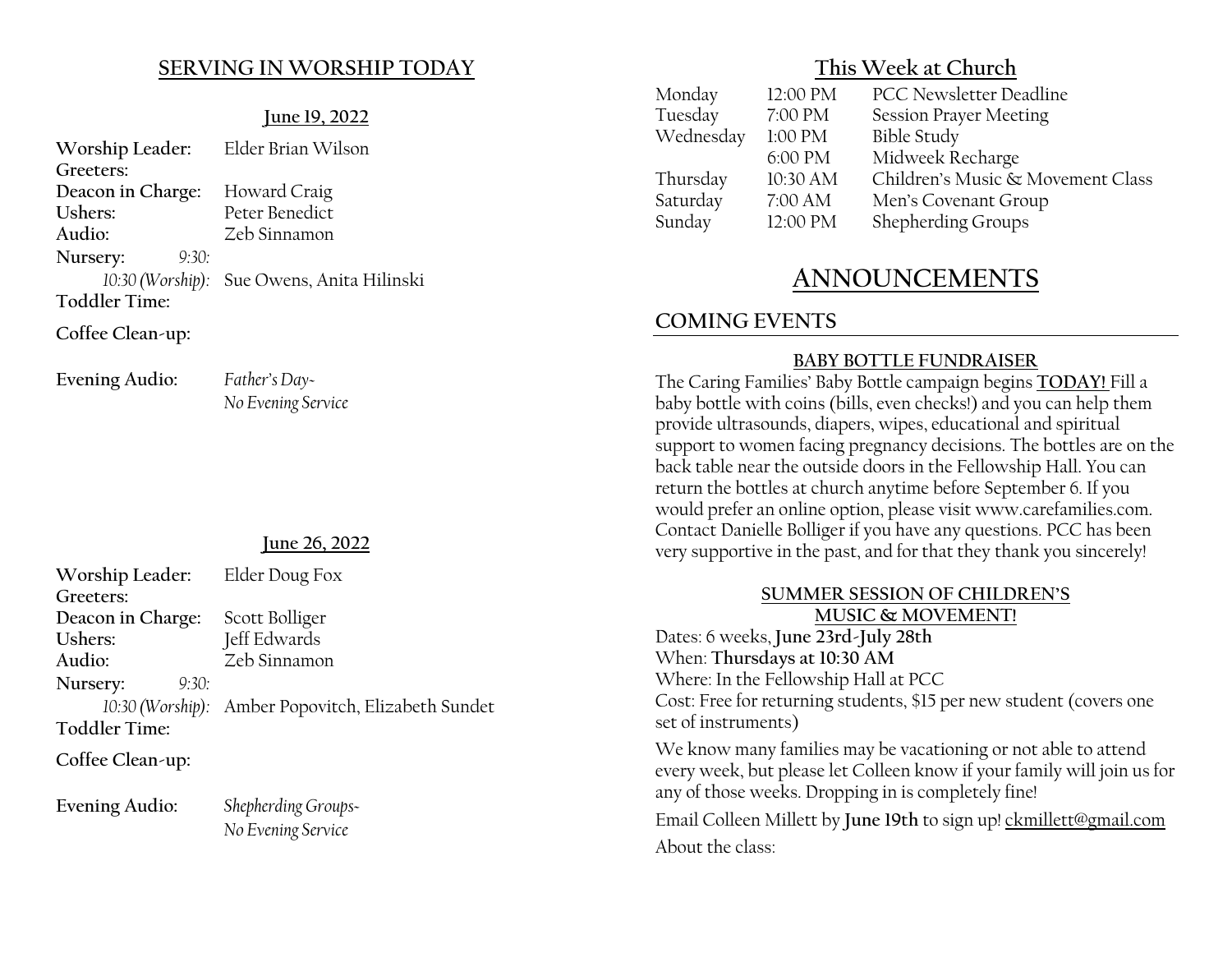The class (for children aged 4 months - 4 years) will be around 30 mins long and is based on the world-renowned Musikgarten curriculum. We'll enjoy songs, rhymes, movement, stories, instruments, and more. (Older siblings are very welcome to attend but will be expected to be helpers and role models.) Please invite friends who do not attend PCC!

#### **WOMEN'S GOODBYE GATHERING FOR MONIQUE & CLARE**

Hello women of PCC! Both the (Monique) Barr family and the (Clare) Wood family are soon moving away.  $\odot$  Please join us for a women's goodbye gathering at our farm on **Friday, June 24th from 6:30-9:30 PM**. My address is **275 Weigold Road in Tolland**. Please bring either an appetizer or dessert to share. I will provide drinks. Please let me know if you plan to attend! Hope you can make it! ~Amy Bassett (773) 339-8050

# **CHURCH FAMILY NEWS**

# **WEDNESDAY BIBLE STUDY**

A Wednesday afternoon Bible study takes place at 1:00 PM at the church. If you are interested in joining, please contact Pastor Will at the church office: (860) 742-7222.

#### **BACKYARD FELLOWSHIPS 2022!**

During the months of July and August, we will have Backyard Fellowships in place of our regular Sunday evening service. We will gather at **5:30 PM** at either a host home or PCC for a time of food & fellowship, devotion, singing and prayer. Each individual or family should bring chairs or blankets, meat to grill for their own family, and a side dish and/or dessert to share. All plates, utensils, and drinks will be provided. The rain location is the church. Please plan to make these gatherings a part of your summer routine! It is a great way to get to know each other better in an informal setting. The first backyard fellowship will be **July 3rd at PCC**. Please **sign up** on the clipboard on the back table in the Fellowship Hall if you would like to host!

#### **VACATION BIBLE SCHOOL 2022**

Good Day Mate! This year's Vacation Bible School theme is Zoomerang. We will be taking a trip to the land down under, Australia. How can you help? Please consider donating paper towel rolls and assorted colors of pipe cleaners for some AUS-SOME crafts. You can drop off these supplies to a bin in the back of the fellowship hall. Thank you for helping make VBS a success. <br>Anita Hilinski

#### **MID-WEEK RECHARGE**

We believe it is important to provide a mid-week avenue for all believers to come together to grow in friendship and to seek the Lord in prayer. Additionally, there have been some in the church that expressed a desire for more opportunities to fellowship with one another and we desire to help cultivate that.

#### **Schedule**

This ministry will take place twice a month on the **2nd and 4th Wednesdays of the month from 6:00-8:00 PM**. From 6:00-7:00 PM food will be provided and individuals and families may come at any time during that hour to eat and spend time together. Beginning at 7:00 PM the focus will shift to a time of prayer, facilitated by an Elder, Pastor, or other servant-leader in the church. This is an opportunity for prayer, fellowship, and to invite others outside of PCC to come and enjoy a meal and spend time together. The next Mid-Week Recharge will be **June 22nd.**

#### **Kids Bible Club**

Along with food, fellowship, and prayer, a kids bible club led by Mark Popovitch will also be available for children grades  $k-5^{th}$ . Kids club will begin at **7:00 PM** and is a ministry that provides opportunity for young people to grow in friendship with other children, receive instruction and lessons from God's Word, and enjoy singing praise to the Lord.

If you have any questions regarding this ministry, please contact Pastor Will or Mark Popovitch (860.742.7222).